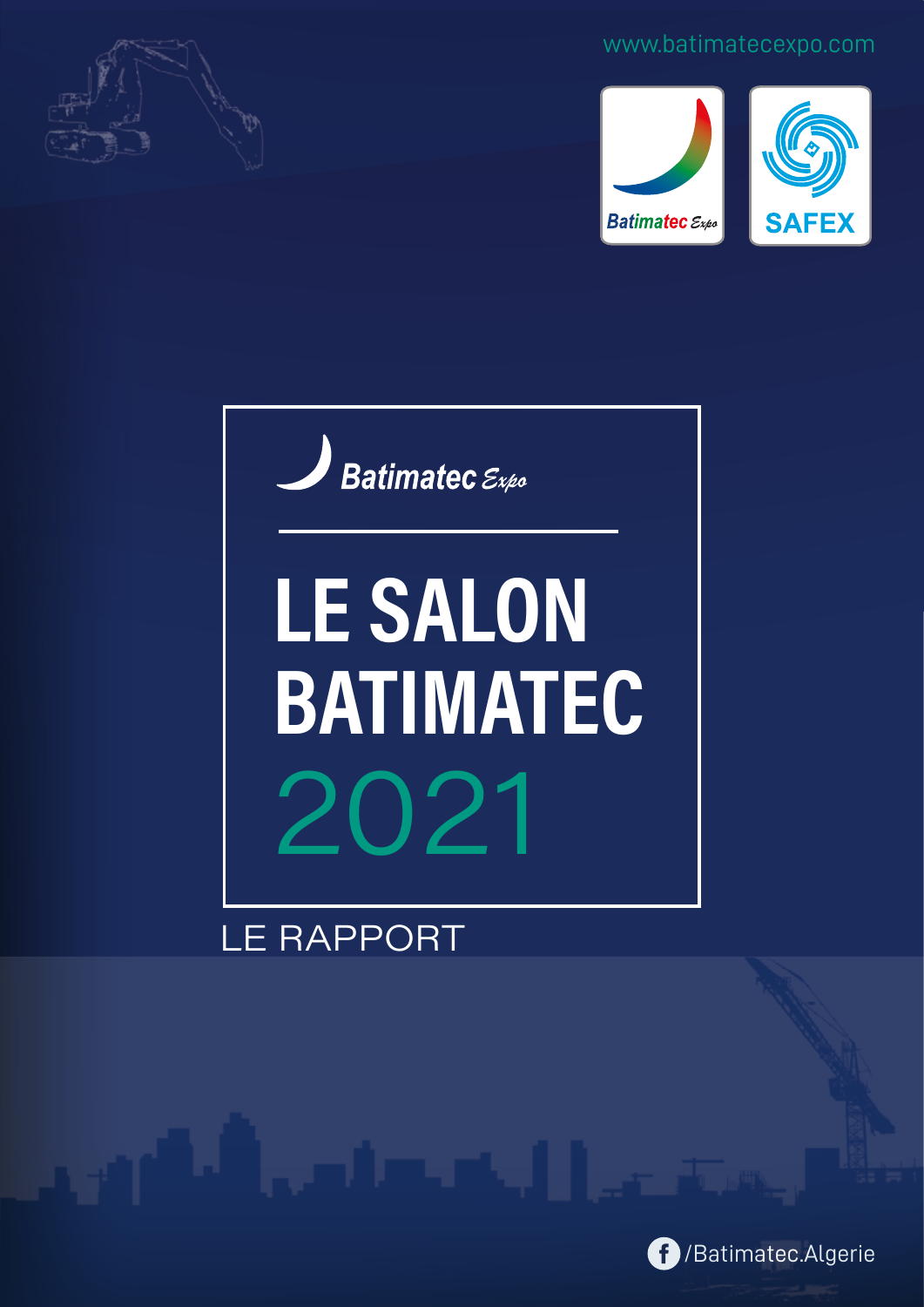## UN ÉVÉNEMENT SOUS LE SIGNE DE LA RELANCE ÉCONOMIQUE

Co-organisé par la société Batimatec Expo et la Société Algérienne des Foires et Exportations (SAFEX), la 23<sup>ème</sup> édition du Salon international du bâtiment, des matériaux de construction et des travaux publics (Batimatec 2021) s'est tenue du 07 au 11 novembre 2021, au Palais des Expositions des Pins Maritimes (Alger), sous le haut patronage du ministère de l'Habitat, de l'Urbanisme et de la Ville.

L'édition 2021 du salon Batimatec a réuni 590 exposants dont 413 exposants nationaux et 177 exposants étrangers, originaires de 11 pays.

Malgré une conjoncture économique difficile, engendrée par la pandémie sanitaire, liée au Covid 19, la reprise des activités du salon Batimatec s'est effectuée sous le signe de perspectives prometteuses à court et moyen terme, dans le cadre de la nouvelle dynamique de croissance, et dans le sillage du plan de relance entamé par les pouvoirs publics qui octroient au secteur de la construction, du bâtiment et des travaux publics un intérêt particulier.

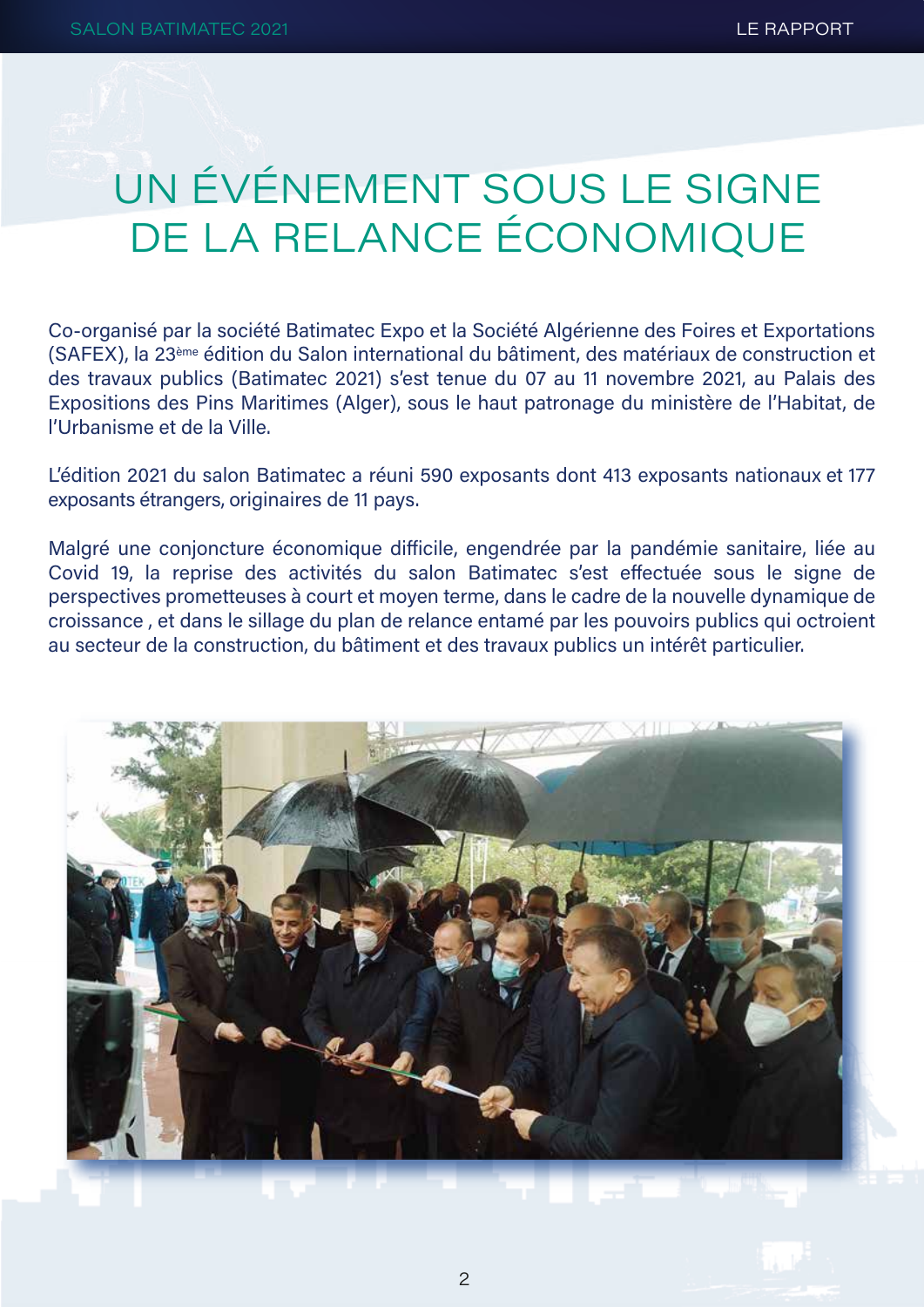Le salon a bénéficié d'un intérêt particulier de la part des pouvoirs publics qui s'est manifesté à travers son inauguration officielle qui fût assurée par cing membres du gouvernement.

La délégation qui a rehaussé par sa présence le lancement du salon était composée de Monsieur le Ministre de l'Habitat, de l'Urbanisme et de la Ville, M.Mohamed Tarek Belaribi, accompagné par le ministre des Travaux publics, M.Kamel Nasri, le ministre des Ressources en eau et de la Sécurité hydrique, M.Karim Hasni, le ministre de l'Industrie, M.Ahmed Zeghdar, le ministre du Commerce et de la Promotion des exportations, M.Kamel Rezig, ainsi que le Ministre déléqué auprès du Premier Ministre chargé de l'Economie de la Connaissance et des Start-up M.Yacine El-Mahdi Oualid.

L'importance de l'événement a incité un nombre important de visiteurs, estimé à quelques 250 000 professionnels à venir s'enguérir des nouveautés, apercus techniques, matériaux innovants et autres volets d'exposition du salon. Une manifestation phare qui a confirmé sa place de « plus important rassemblement professionnel du secteur des BTP à l'échelle continentale »

### LA VITRINE DU SECTEUR DES BATISSEURS

Le salon, véritable vitrine du secteur de la construction, grâce à ses différents acteurs publics et privés, a pu redémarrer ses activités cette année, alors que le pays se prépare à relancer ses différents secteurs économiques, dans un contexte d'amélioration des revenus du pays dans le sillage de la nette remontée des cours mondiaux des hydrocarbures.

La redynamisation des investissements, passera selon le plan de relance du gouvernement par le secteur du bâtiment, socle de toute édification économique. La baisse de l'activité du BTPH, observée au cours de l'année 2020 à -3,87 %, devrait s'inverser selon les projections, pour atteindre une moyenne de 4,54% au cours de la période 2021-2025.

Le secteur s'inscrit aussi en droite ligne de la dynamique de développement national, de diversification économique, de perspectives d'exportation hors hydrocarbure et plus particulièrement dans l'objectif tracé par le gouvernement qui table sur 4 à 5 milliards de dollars à la fin 2021.

En plus de son rôle, en tant que plateforme d'échanges entre les professionnels du secteur, Batimatec 2021 a confirmé à nouveau, son rôle de facilitateur de contacts entre les professionnels nationaux, au plan local mais aussi entre opérateurs algériens et étrangers qui sont nombreux à tabler sur la reprise de l'activité -post Covid- dans notre pays.

3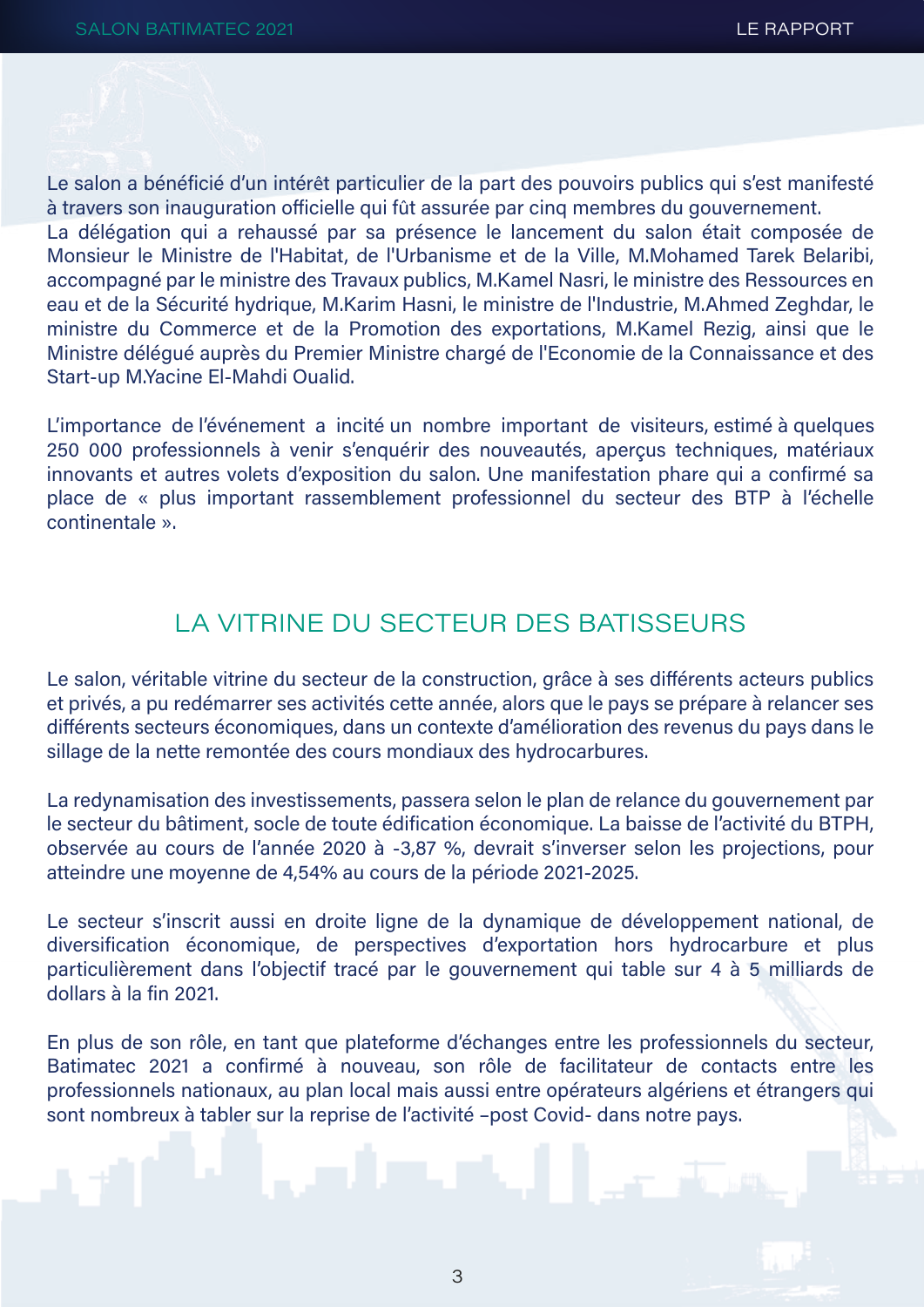## **CHIFFRES CLÉS DU SALON BATIMATEC 2021**

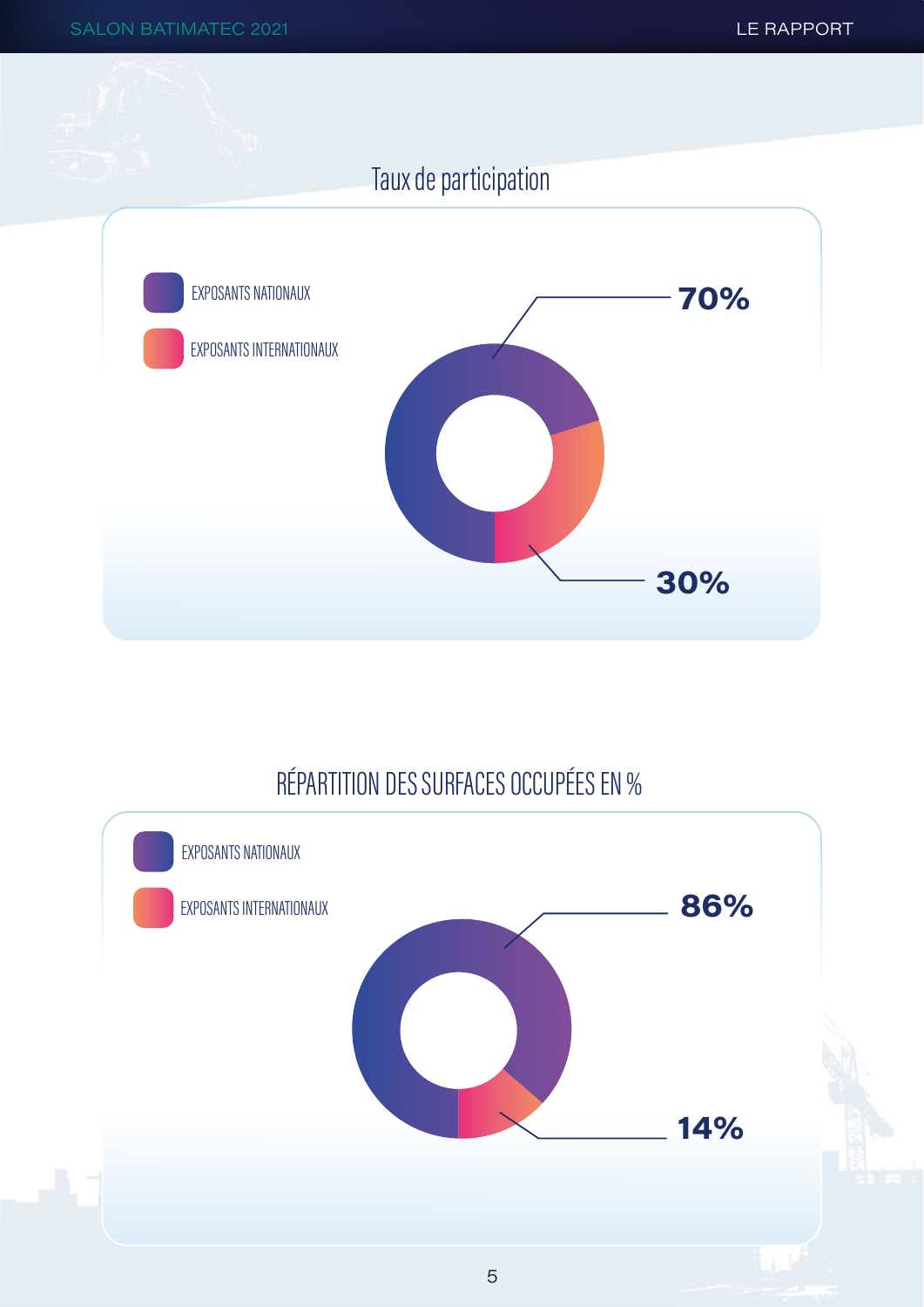

## PARTICIPATION PAR SECTEUR D'ACTIVITÉ

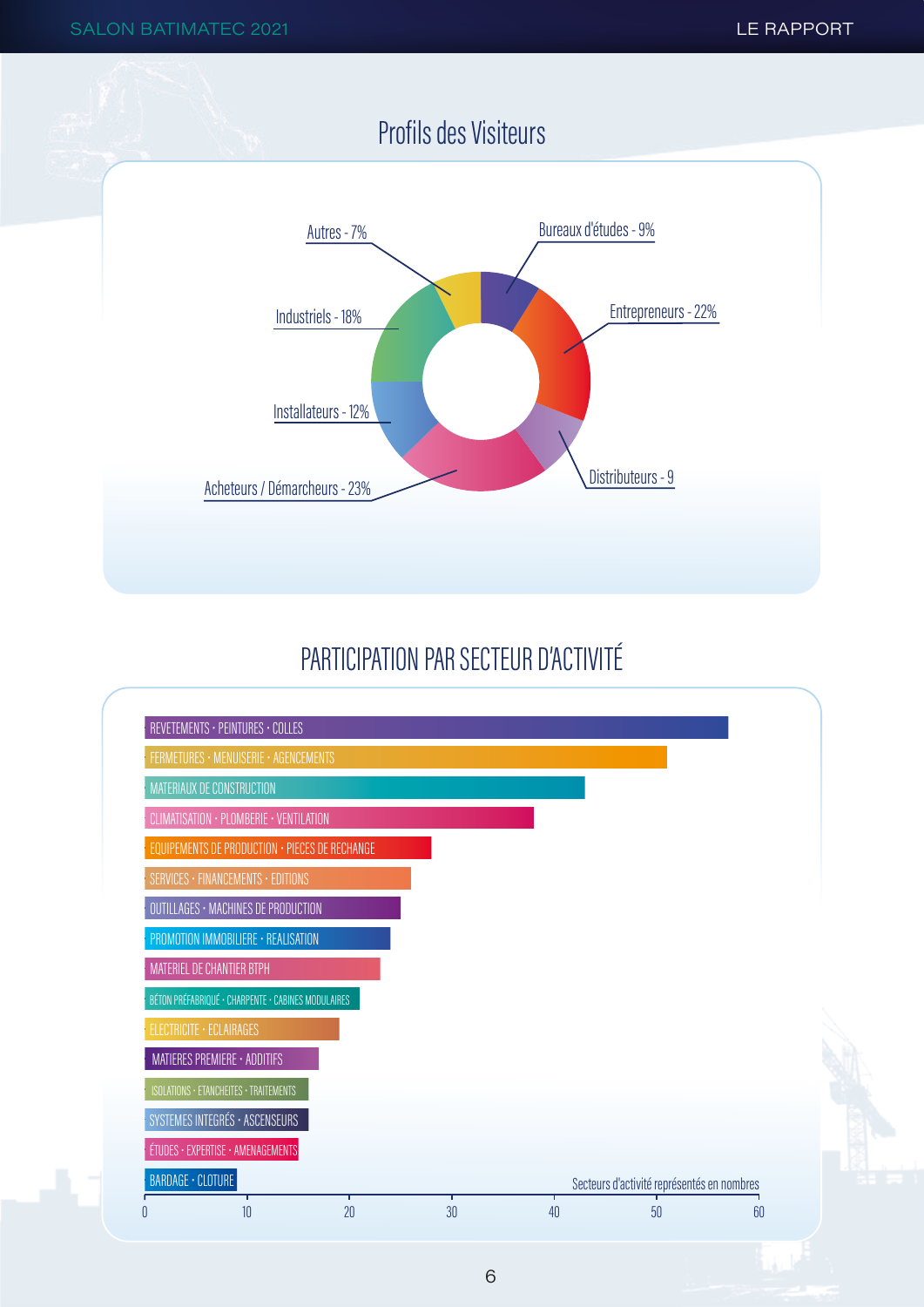## DES EXPOSANTS GI OBAI EMENT SATISFAITS

L'enquête menée par Batimatec Expo sur les avis des professionnels, dont une majorité de managers d'entreprises, fait ressortir une satisfaction globale quant à l'organisation du salon.

En dépit de quelques points négatifs, relevés par les participants au salon 2021, les personnes questionnées, ont en majorité fait part de leur intention de réserver leur place pour l'édition de l'année prochaine et disent recommander majoritairement la participation de leurs pairs au salon 2022.

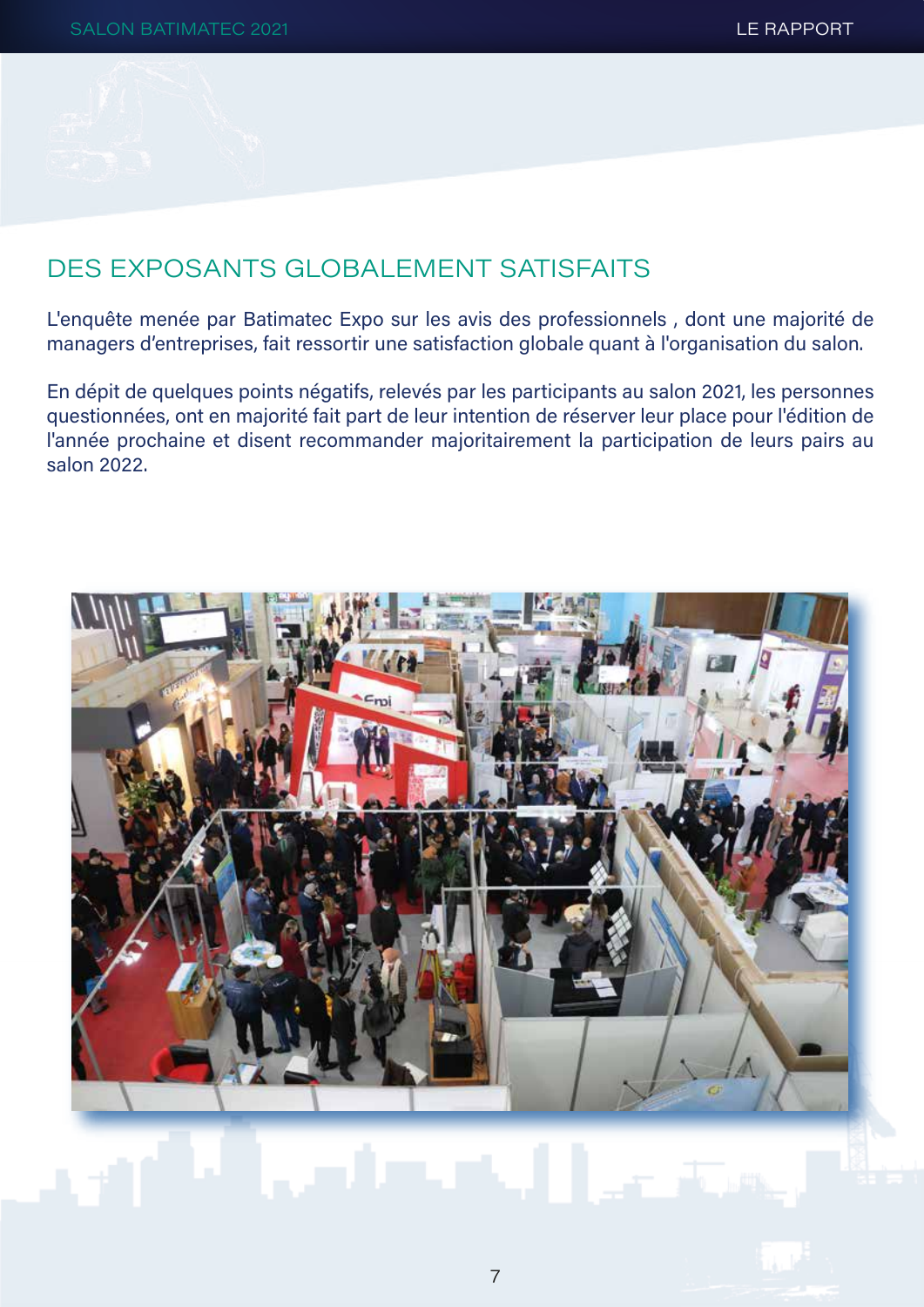## **JOURNÉES TECHNIQUES** UN APPORT ET UN DEBAT DE OUALITE

L'édition 2021 du salon Batimatec a été marquée comme chaque année, par l'organisation de plusieurs journées techniques organisées, à la salle Ali-Maâchi, du Palais des Expositions.

lere journée : Présentation de l'Atlas des risques géotechniques, assurée par Mme. Tahrat Nabila représentant le (CTC) organisme sous tutelle du ministère de l'Habitat.

2<sup>ème</sup> journée : Modérée par M Réda Kessanti, BIM Manager, en présence d'éminents professionnels et architectes algériens de renom. Elle a été consacrée au BIM (Building information Modeling) dans l'objectif de procéder à un état des lieux de l'application des procédés architecturaux novateurs en Algérie.

3<sup>ème</sup> journée : Modérée par l'architecte Akli Amrouche a été consacrée aux expériences des Startups au sein du secteur des bâtisseurs, à travers notamment les entreprises-Warchatic.com - Bricoula.com- et Goutra. La journée a permis de passer en revue des données sur « le digital au service du bâtiment » et la présentation des projets des startups et mise en évidence de leurs apports pour le secteur.

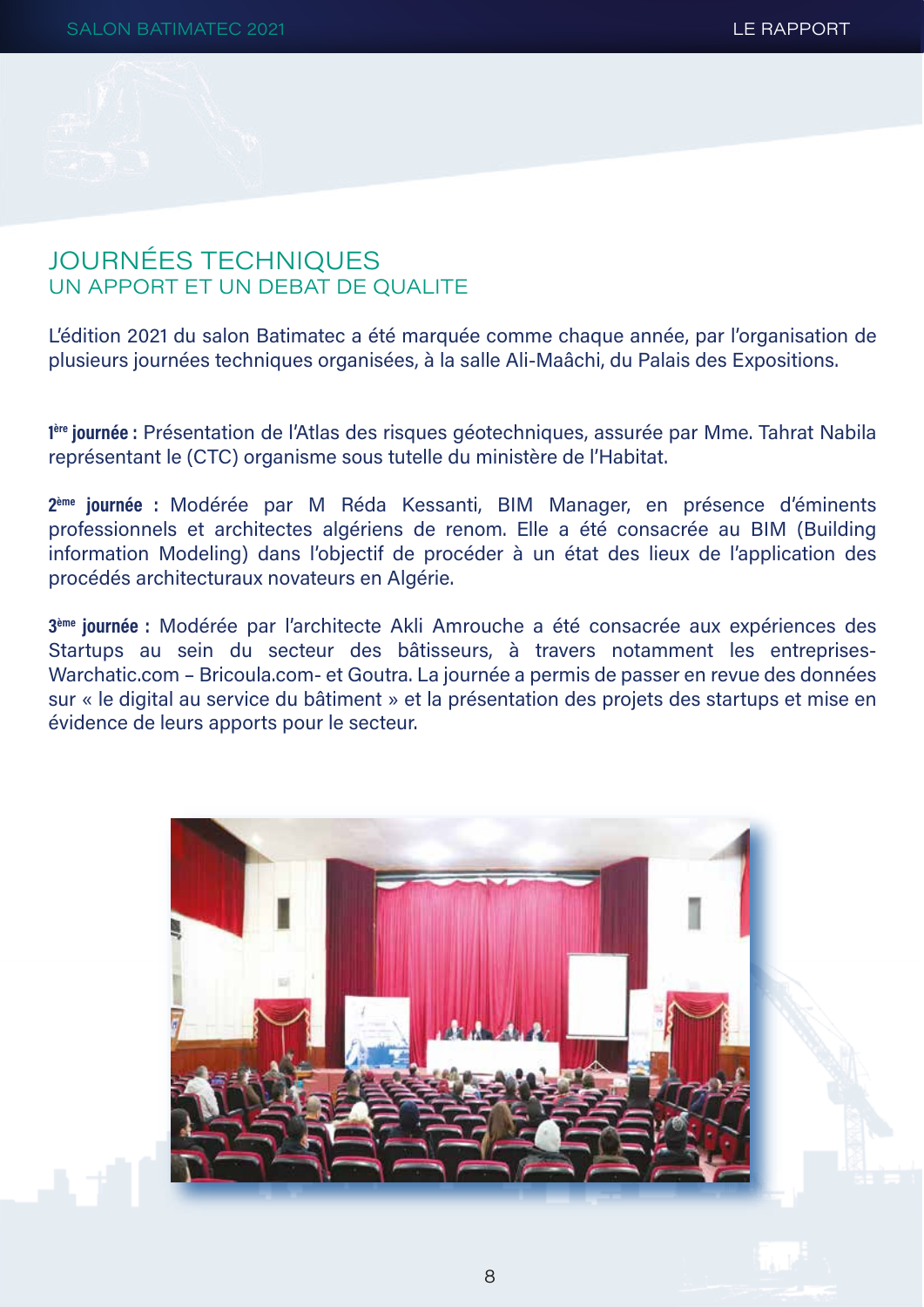## LA CHARRETTE D'OR **I F TAI ENT DES JEUNES ARCHITECTES VALOBISE**

Le traditionnel concours d'architecture « La Charrette d'or » parrainé cette année par le Groupe GICA (sponsor de la compétition), organisé en marge de la 23<sup>ème</sup> édition du Salon international du bâtiment, des matériaux de construction et des travaux publics (BATIMATEC) par Alur Edition a permis de décerner de précieux prix aux talentueux jeunes architectes ayant pris part au concours, manifestation unique en son genre en Algérie.

La thématique retenue pour cette édition de la Charrette d'Or, avait pour objet "Water Front, la façade maritime de la capitale".Au total, 54 candidats étaient en lice, lors de la première phase de la compétition, entamée début 2020, avant qu'elle soit reportée, en raison de la crise sanitaire liée au Covid-19. La phase finale de la compétition a été marquée par la Présentation des 3 projets -finalistes de la 10ème Charrette d'Or dont deux projets lauréats de la phase 01: - Réhabilitation du quartier des 3 caves sur les berges d'Oued El-Harrach.



Suite à la délibération du jury, le premier prix du dixième Concours national des jeunes architectes "la Charrette d'or" a été ainsi remporté par M. Walid Baghdadi, originaire de la wilaya d'Oran, Le jeune Walid Baghdadi a décroché la première place de la compétition face à trois autres jeunes concurrents, à savoir : HadierBelattou de Blida qui a obtenu la distinction de la Charrette d'argent et Mohamed Cherif Babouri d'Annaba, ainsi que Sarah Belhadji de Tipasa, avant obtenu en ex aequo la Charrette de bronze.

 $\Omega$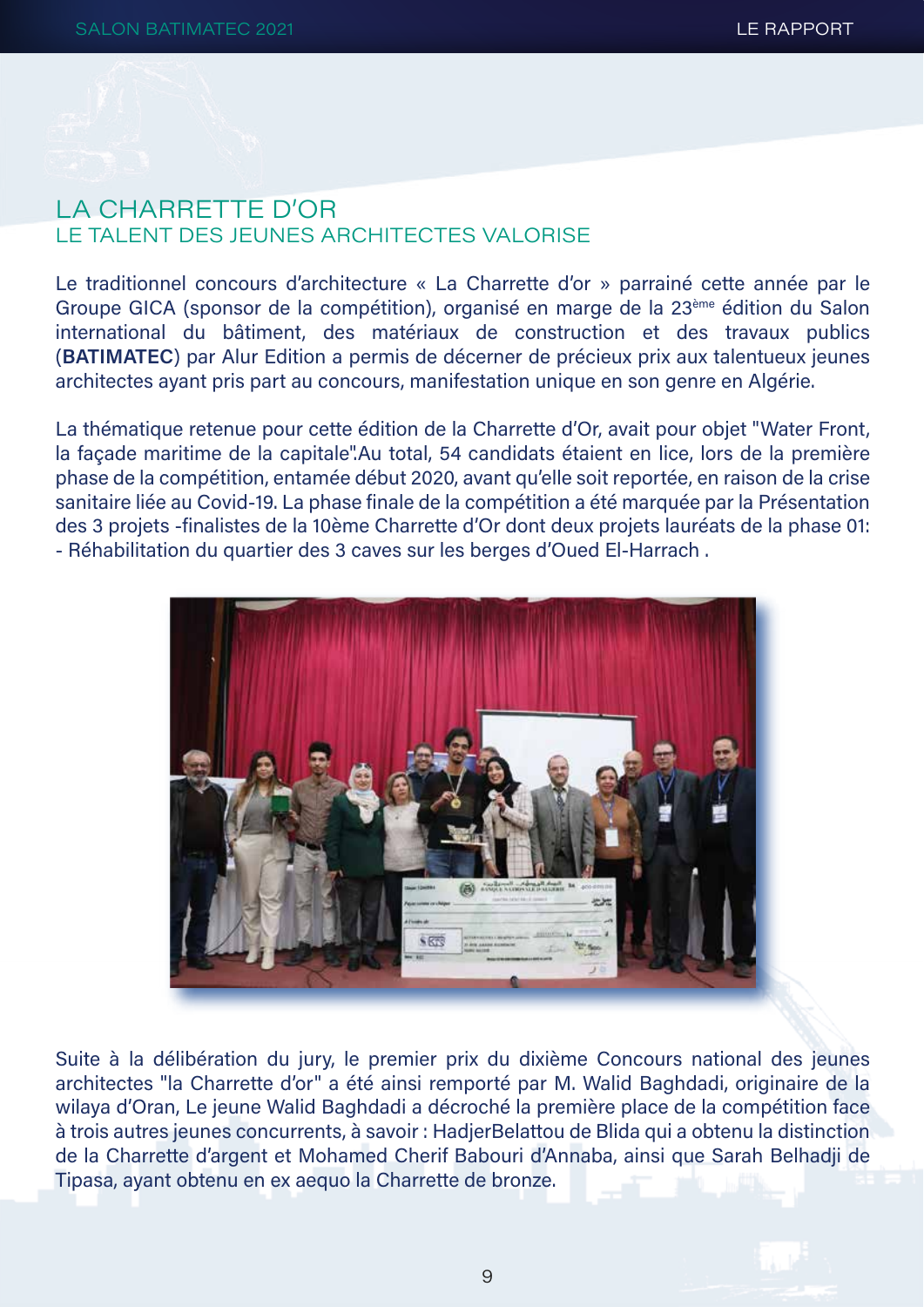#### **Reporting Presse:**

La 23<sup>ème</sup> édition du salon International du Bâtiment des Matériaux de Construction et des Travaux Publics « Batimatec », qui s'est déroulée du 07 au 11 novembre 2021, au palais des expositions Pins Maritimes à Alger, a eu un large écho auprès de la presse nationale et étrangère. il à eté enregistré durant le salon la présence d'une cinquantaine de journalistes venus couvrir l'evenement. De nombreux reportages et comptes rendus ont été publiés par la presse écrite et différents supports électroniques et audiovisuels. Un intérêt médiatique qui s'est confirmé cette année, en dépit de la conjoncture économique engendrée par la crise sanitaire.

Le salon a fait l'objet d'une large campagne médiatique, menée par les organisateur, afin d'informer les différents opérateurs économiques, professionnels et industriels, du déroulement de l'évènement quelques jours avant l'ouverture du salon, notamment une collaboration avec des sites électroniques et l'utilisation de l'affichage Urbain sur Alger, la distribution des flyers au niveau des centres commerciaux specialisés et la distribution de cartes d'invitations professionnelles, compagnes d'Emailing...

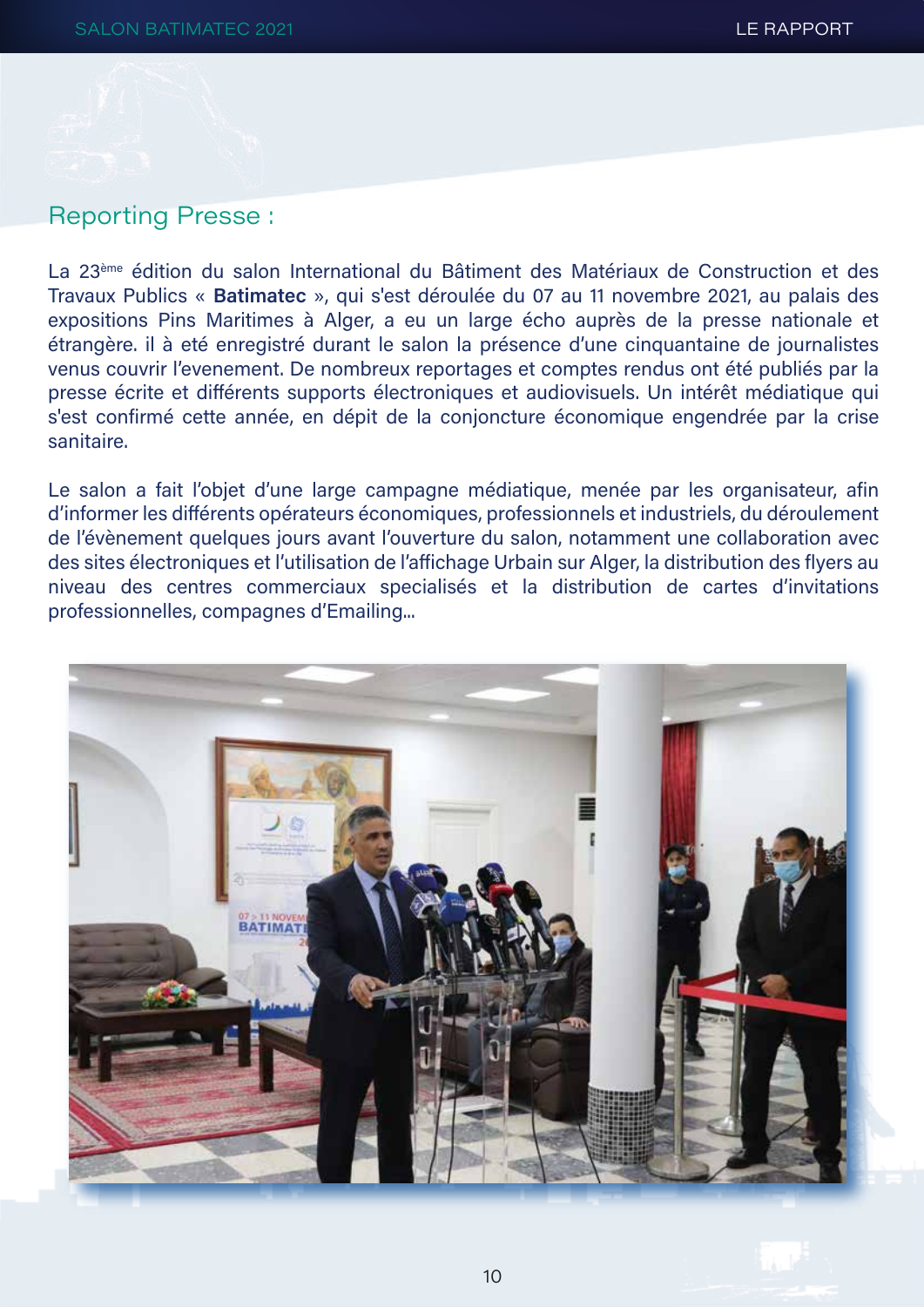

Supports médiatiques :

Presse nationale : APS, Ech Chaâb, Massaa, El Youm, Essalam, Liberté, El Moudjahid, El Watan, Horizons, L'Expression, Le Reporter, Le Jour d'Algérie.

Magazines : Forum Magazine, BTP Algérie, Vies de Villes, Qui fait Quoi...

Presse électronique : Elikhbaria, Ecotimes, Tarignews, Tadensa News en Tamazight, Dzair Tube, Btph-dz, Algerie-Eco, Algerie 62,...

Radio: Alger Ch. 1, Alger Ch. 2, Alger Ch. 3 et JIL FM, ...

Télévision: ENTV, Algérie 24, Ennahar TV, Echourouk News, Canal Algérie, Bahia TV, El Bilad **TV** 

Télévision on line : WATANIA.TV, Dzair Tube,...

Reportage photos...etc.

## Remeciment

Les organisateurs du salon BATIMATEC, remercient les partenaires et exposants nationaux et internationaux ayant participé à l'édition 2021.

Nous vous donnons rendez-vous pour la prochaine édition:

le 15 Mai 2022.